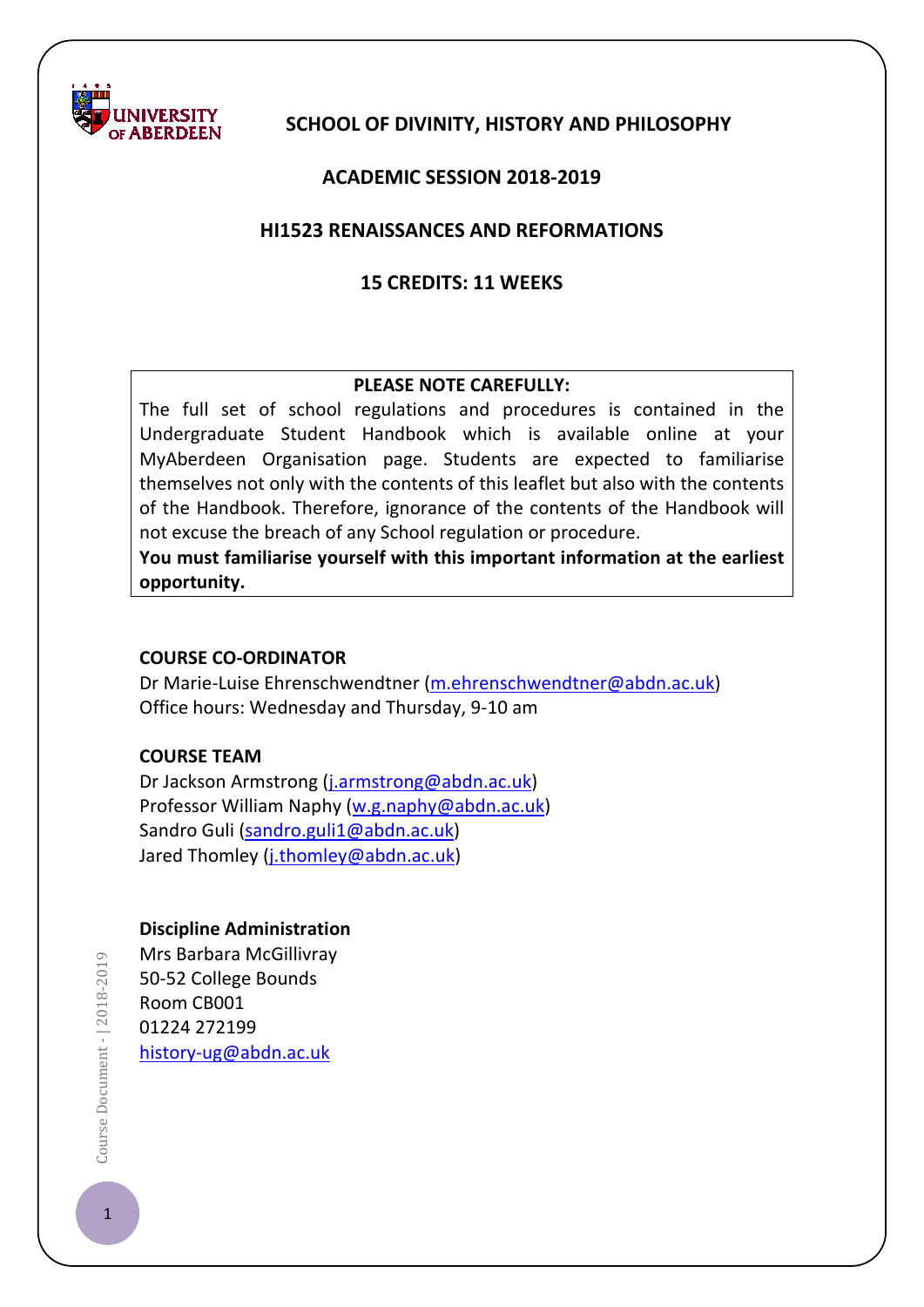#### **TIMETABLE**

<http://www.abdn.ac.uk/infohub/study/timetables-550.php>

#### **COURSE DESCRIPTION**

The course provides a broad overview of the changes which the Renaissance and Reformations introduced to European culture, politics, religion, society and people's understanding of their role in the world. It traces the tensions between the secular and the spiritual, brought on by the Renaissance, a time of unrest triggered by the European Reformations, the radical and the magisterial reformations, European expansion, the growth of monarchies and republics, religious wars and social conditions. It concludes with the onset of the early Enlightenment and an analysis of absolutist court culture. A chronological approach is combined with a thematic survey of major historical movements, concepts, ideas and developments, such as monarchy, nobility, secularisation, serfdom and feudalism, urbanisation, sexuality and everyday life, witchcraft and popular belief, court culture, mercantilism, and warfare.

#### **INTENDED AIMS AND LEARNING OUTCOMES**

By the end of the course, student should be able to:

• outline and understand the impact of Renaissance and Reformation movements on European history in the period from the late Middle Ages to the early eighteenth century through the study of specific geographical and chronological examples.

• understand and appreciate specific historiographical areas (social, cultural, intellectual, religious, political, and economic) of the European Renaissance and Reformation movements.

• make comparative analyses of the interaction and relationship of European political, social, religious and economic forces with each other and in the context of European historiographical debates.

• demonstrate familiarity with the points of view of different intellectual, religious, political and social groups and movements involved in the unrest and change which occurred from the fifteenth to the seventeenth centuries.

• reflect seriously on the nature and values of the modern western world and their impact on global history.

#### **Attitudinal Skills**

This course is intended to enhance appreciation and awareness of:

- the importance of the Christian religion to early modern society
- the increasingly frequent political conflicts of the early modern period
- the significance of different social bonds in the early modern period
- the social, cultural and economic effects of the Reformation and political discord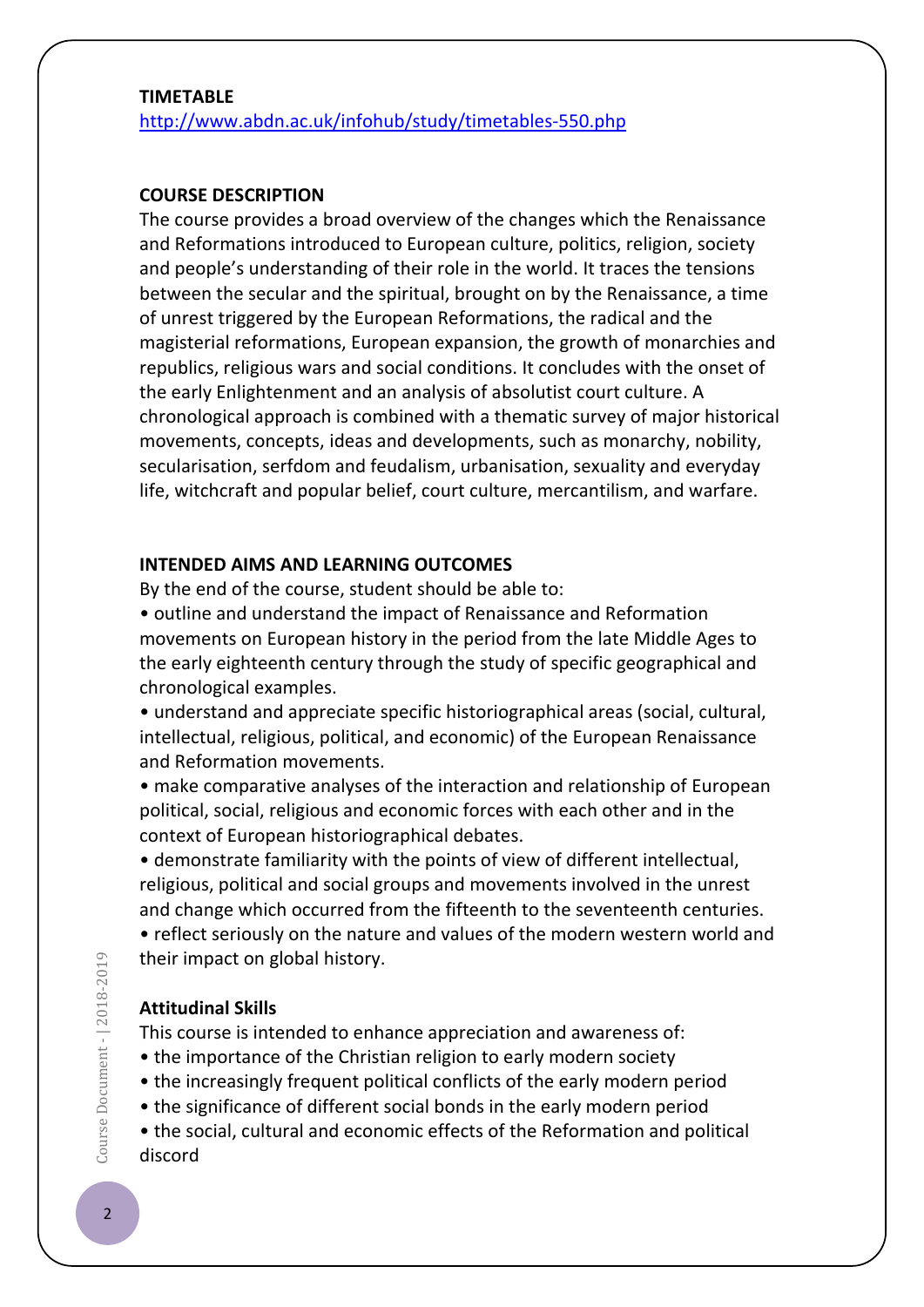• the similarities and differences between different European experiences

• key developments in the early modern period, thereby providing a historical basis for early modern studies in different disciplines

## **Personal and Transferable Skills**

This course is intended to sharpen skills in:

- written and verbal communication (explanation and argument), through essay work and tutorial discussion
- independent learning, through preparation for essays and tutorials
- enlightened exposition through the application of skepticism, common sense and open intellectual inquiry
- IT, including word-processing and critical use of online information
- documentary analysis, through the questioning of tutorial documents

# **LECTURE/SEMINAR PROGRAMME**

# **Week 1 – The Legacy of the Middle Ages**

L.1 Introduction (M Ehrenschwendtner) L.2 The Legacy of the Middle Ages (J Armstrong) **No Tutorial**

# **Week 2 – European Expansion**

L.3 The New World: Discovery & Cultural Misunderstanding (W Naphy) L.4 Cultures in Conflict: The Conquest & Remaking of the Inca World (W Naphy) **No Tutorial**

# **Week 3 – The Way to Reformation**

L5 Renaissance and Humanism (M Ehrenschwendtner) L.6 Reformations before the Reformation (M Ehrenschwendtner) **Tutorial: Writing a Good History Essay**

### **Week 4 – Reformations**

L.7 The Lutheran Reformation (M Ehrenschwendtner) L.8 The Calvinist Reformation (W Naphy) **Library Tutorial (obligatory): Wednesday 7th February, Sir Duncan Rice Library, 10am-11am; 11am-12noon (details will follow in due course).**

**Week 5 – Other Reformations** L.9 The Catholic Reformation (W Naphy) L.10 Other Protestantisms (M Ehrenschwendtner) **Tutorial: Europeans and 'The Other'**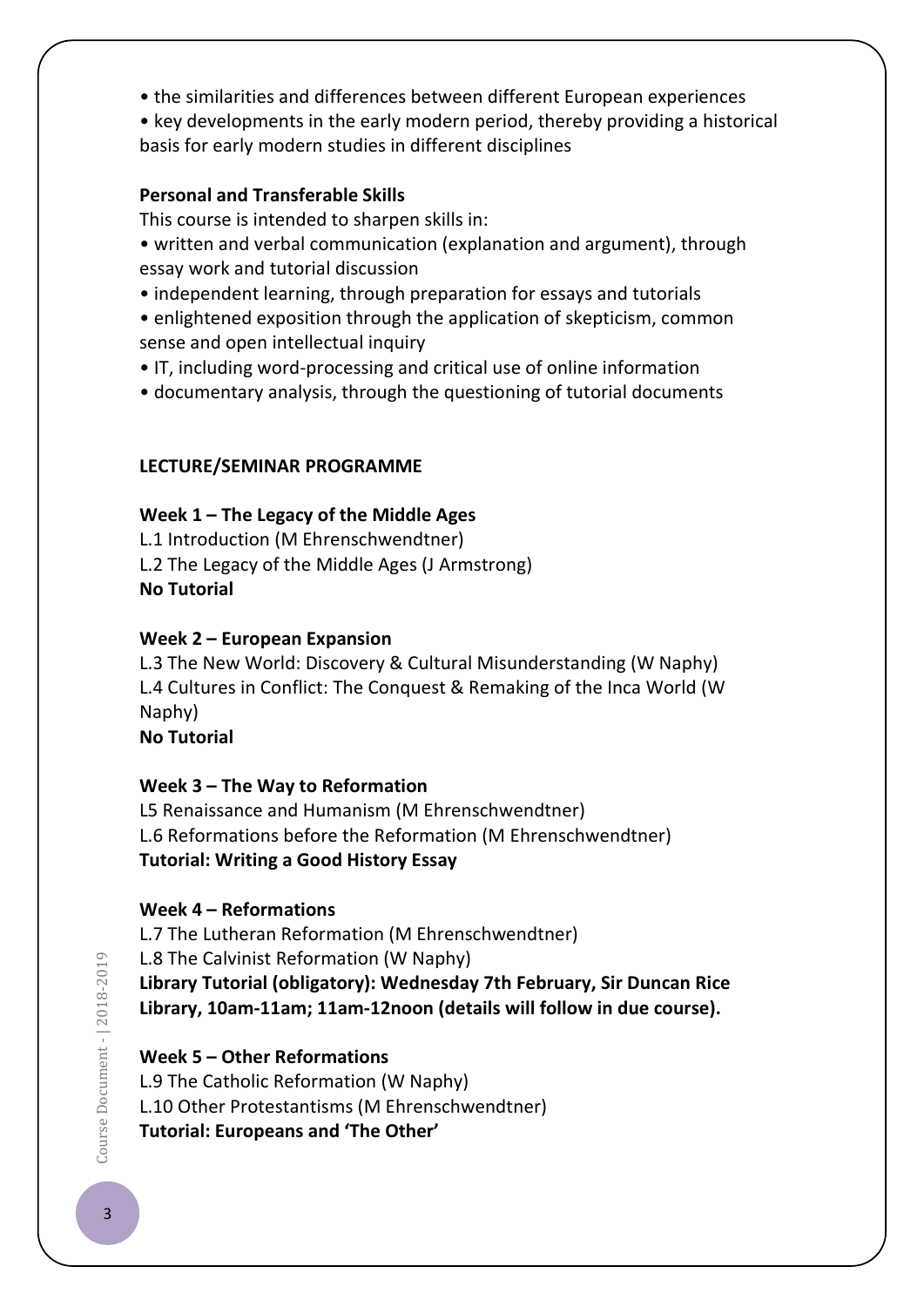## **Week 6 – Social and Political Control**

L.11 Serfdom and Peasant Rebellion (M Ehrenschwendtner) L.12 'Pollution': Controlling Disease and Deviants (W Naphy) **Tutorial: Scotland and 'International Calvinism'**

### **Week 7 – Borderlands and Violence**

L.13 Borders and Frontiers (J Armstrong) L.14 Violence and Vengeance in Early Modern Europe (J Armstrong) **Tutorial: Religious Violence and the St Bartholomew's Day Massacre**

# **Week 8 – Women in Early Modern Europe**

L.15 Women in Early Modern Society (W Naphy) L.16 Witchcraft and the 'Profiling' of Women: Aberdeenshire, 1597 (W Naphy) **Tutorial: Ideas of Government and the Declaration of Rights** 

# **Week 9 – The Beginnings of 'Modernism'**

L.17 Mercantilism and the Economy (W Naphy) L.18 The Slave-Trade & an Atlantic Economy (W Naphy) **Tutorial: The 'Good Woman'; The 'Bad Woman'**

# **Week 10 – Early Modern Culture and Society**

L.19 Court, Culture and Nobility (J Armstrong) L.20 Rural Culture and Society (W Naphy) **Tutorial: Life at Versailles**

# **Week 11 – Popular Culture and Conclusions**

L.21 Popular Culture (W Naphy) L.22 Europe 'Differentiated', c. 1500-c. 1700 (W Naphy) **No Tutorial**

**A course bibliography, will be separately made available on MyAberdeen.** 

**Tutorial documents are to be found on MyAberdeen.**

### **ASSESSMENT**

Assessment is based on:

- one written essay at 40% of the final assessment;
- two-hour degree examination at 60%.
- RESIT: Final examination (100%)

To view the CGS Descriptors please go to **MyAberdeen**- **Organisations**-**Divinity, History, & Philosophy Student Information for Undergraduates**. The link to the CGS Descriptors is on the left hand menu.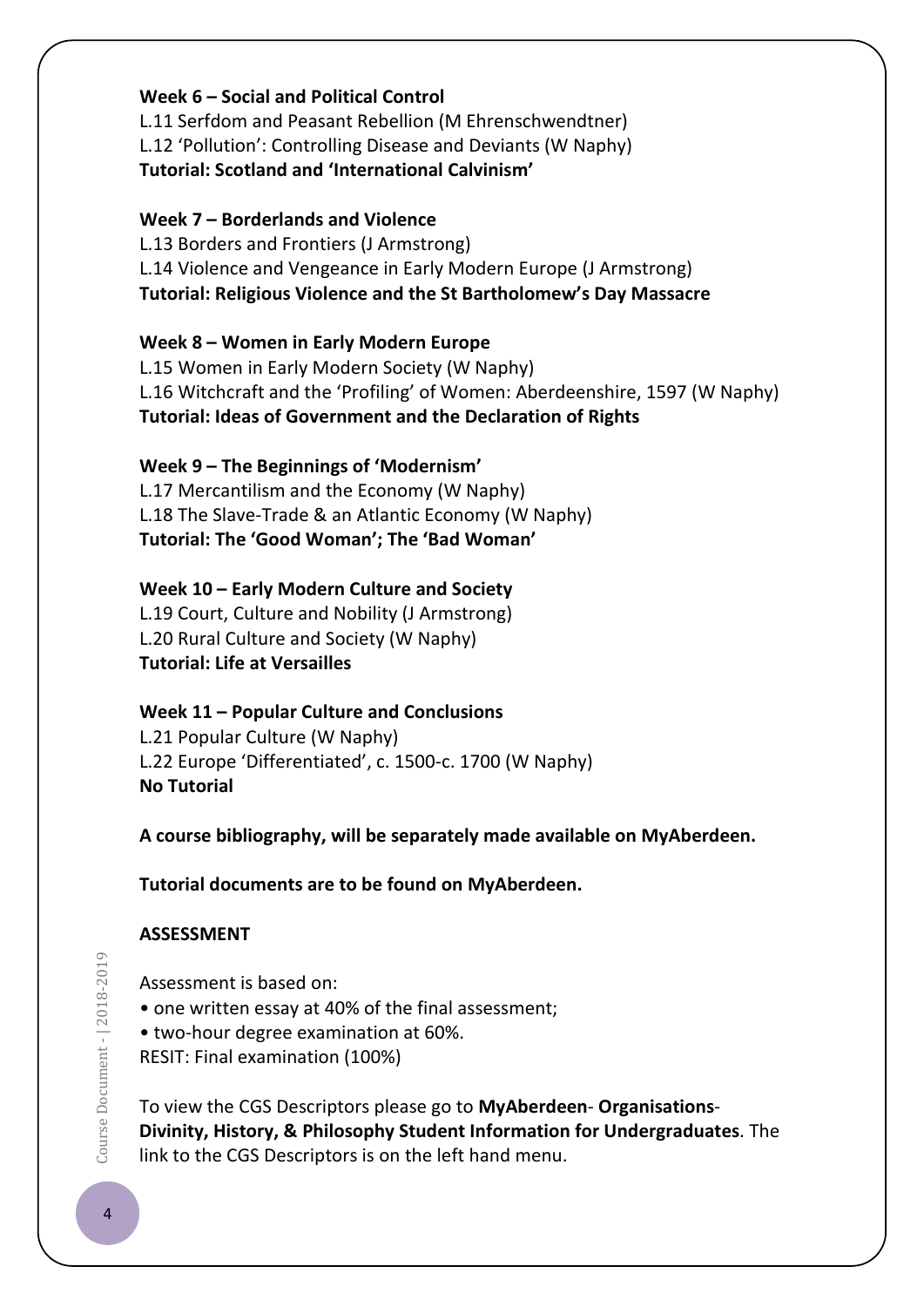**PLEASE NOTE: In order to pass a course on the first attempt, a student must attain a Common Grading Scale (CGS) mark of at least E3 on each element of course assessment. Failure to do so will result in a grade of no greater than CGS E1 for the course as a whole.**

If you submit your work on time, you can expect that feedback will **normally be provided within three working weeks** (excluding vacation periods) of the submission deadline.

#### **ESSAYS**

You are required to submit one essay, **of 2,000 words in length**, which will contribute towards your final assessment. The footnotes do, but the bibliography does NOT count towards the word limit.

**Essay presentation:** An important criterion in the marking of essays is the quality and clarity of presentation. The submitted essay should be wordprocessed and must be accompanied by a bibliography and foot- or endnotes which conform to standard academic conventions. A guide for referencing will be available on MyAberdeen. Essays without page numbers, or which do not display adequate care for scholarly presentation, may have CGS points deducted from the overall mark.

**Essay topics:** A list of essay questions will be provided on MyAberdeen. You may substitute your own question for one of the set questions, as long as you agree the alternative question with your tutor in advance, and submit a bibliography with your proposed question for approval.

Essay topics should be phrased as questions. Please note: in order to offer students a wide range of essay topics and to spread the demand for key books, students are required to choose essay questions in advance by signing up to essay 'groups' on MyAberdeen. These groups will be capped. Essay research and bibliography: you are expected to devise your own bibliography for each essay, making use of both relevant bibliographical material available in the separate course bibliography (available on MyAberdeen) and the methods learned in the library skills feature which Janet MacKay will create on MyAberdeen. A separate reference guide for History essays can be found on MyAberdeen. Your bibliography, which should feature between six and eight works, should include at least one specialised monograph and at least one article from a journal, and no more than two general textbooks.

#### **ASSESSMENT DEADLINES**

Essay: no later than 3pm on Friday of Teaching Week 9 (15<sup>th</sup> March 2019).